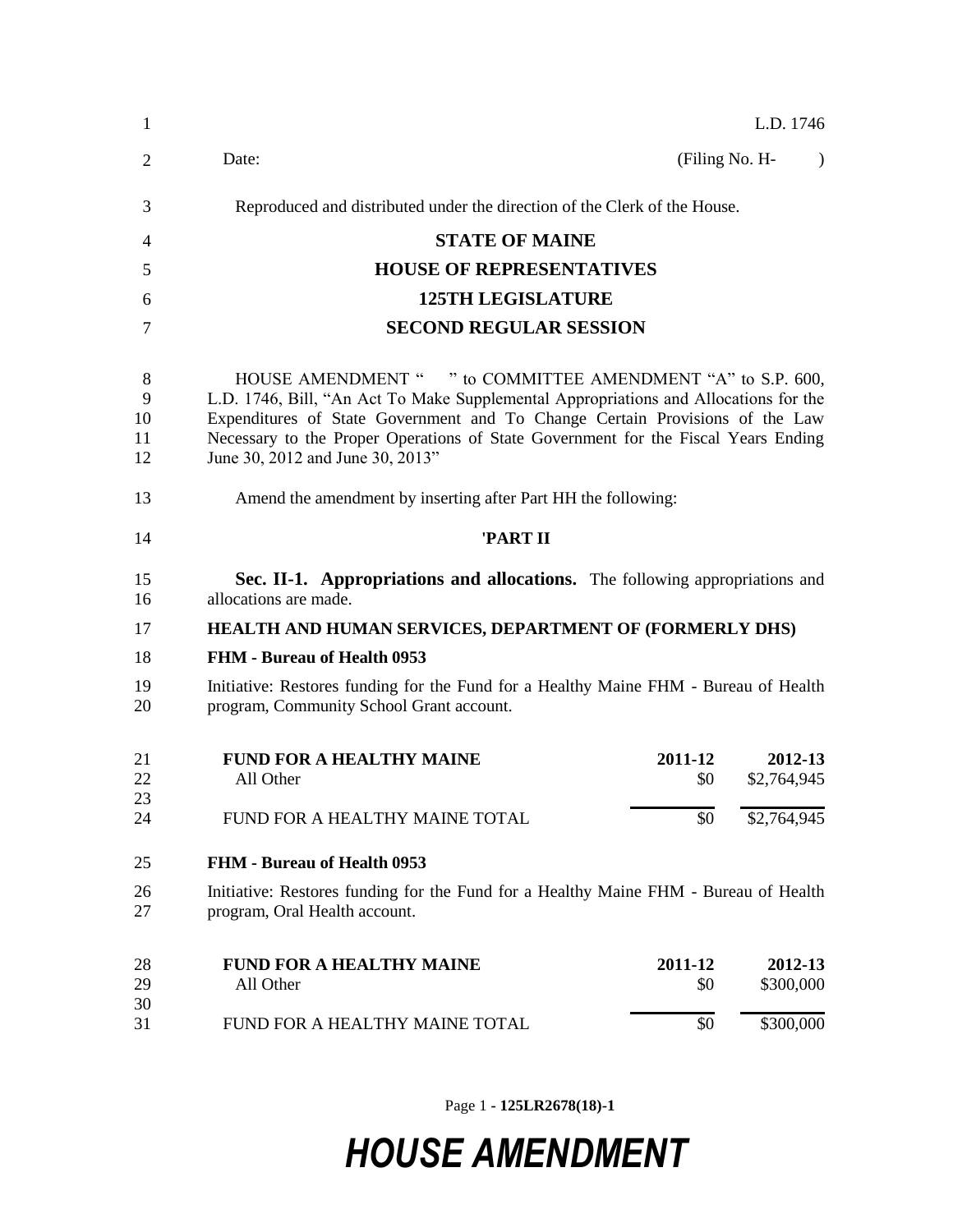#### **FHM - Bureau of Health 0953**

 Initiative: Restores funding for the Fund for a Healthy Maine FHM - Bureau of Health program, Home Visits account.

|        | <b>FUND FOR A HEALTHY MAINE</b> | 2011-12   | 2012-13     |
|--------|---------------------------------|-----------|-------------|
| $\sim$ | All Other                       | <b>SO</b> | \$2,653,383 |
| -6     |                                 |           |             |
|        | FUND FOR A HEALTHY MAINE TOTAL  | \$0       | \$2,653,383 |
|        |                                 |           |             |

#### **FHM - Family Planning 0956**

 Initiative: Restores funding for the Fund for a Healthy Maine FHM - Family Planning program.

| 11 | <b>FUND FOR A HEALTHY MAINE</b> | 2011-12   | 2012-13   |
|----|---------------------------------|-----------|-----------|
| 12 | All Other                       | <b>SO</b> | \$401.430 |
| 13 |                                 |           |           |
| 14 | FUND FOR A HEALTHY MAINE TOTAL  | \$0       | \$401,430 |

### **FHM - Medical Care 0960**

 Initiative: Notwithstanding any other provision of law, adjusts funding by increasing funding in the Medical Care - Payments to Providers program and decreasing funding in the FHM - Medical Care program to reflect a redistribution of funding within the Fund for a Healthy Maine.

| 20 | <b>FUND FOR A HEALTHY MAINE</b> | 2011-12 | 2012-13                 |
|----|---------------------------------|---------|-------------------------|
| 21 | All Other                       |         | $$0 \quad ($8,787,653)$ |
| 22 |                                 |         |                         |
| 23 | FUND FOR A HEALTHY MAINE TOTAL  |         | $$0 \quad ($8,787,653)$ |

- **FHM - Purchased Social Services 0961**
- Initiative: Restores funding for child care services in the Fund for a Healthy Maine FHM - Purchased Social Services program.

| 27<br>28 | <b>FUND FOR A HEALTHY MAINE</b><br>All Other | 2011-12<br><b>SO</b> | 2012-13<br>\$1,971,118 |
|----------|----------------------------------------------|----------------------|------------------------|
| 29       |                                              |                      |                        |
| 30       | FUND FOR A HEALTHY MAINE TOTAL               | \$0                  | \$1,971,118            |

- **Medical Care - Payments to Providers 0147**
- Initiative: Notwithstanding any other provision of law, adjusts funding by increasing funding in the Medical Care - Payments to Providers program and decreasing funding in

Page 2 **- 125LR2678(18)-1**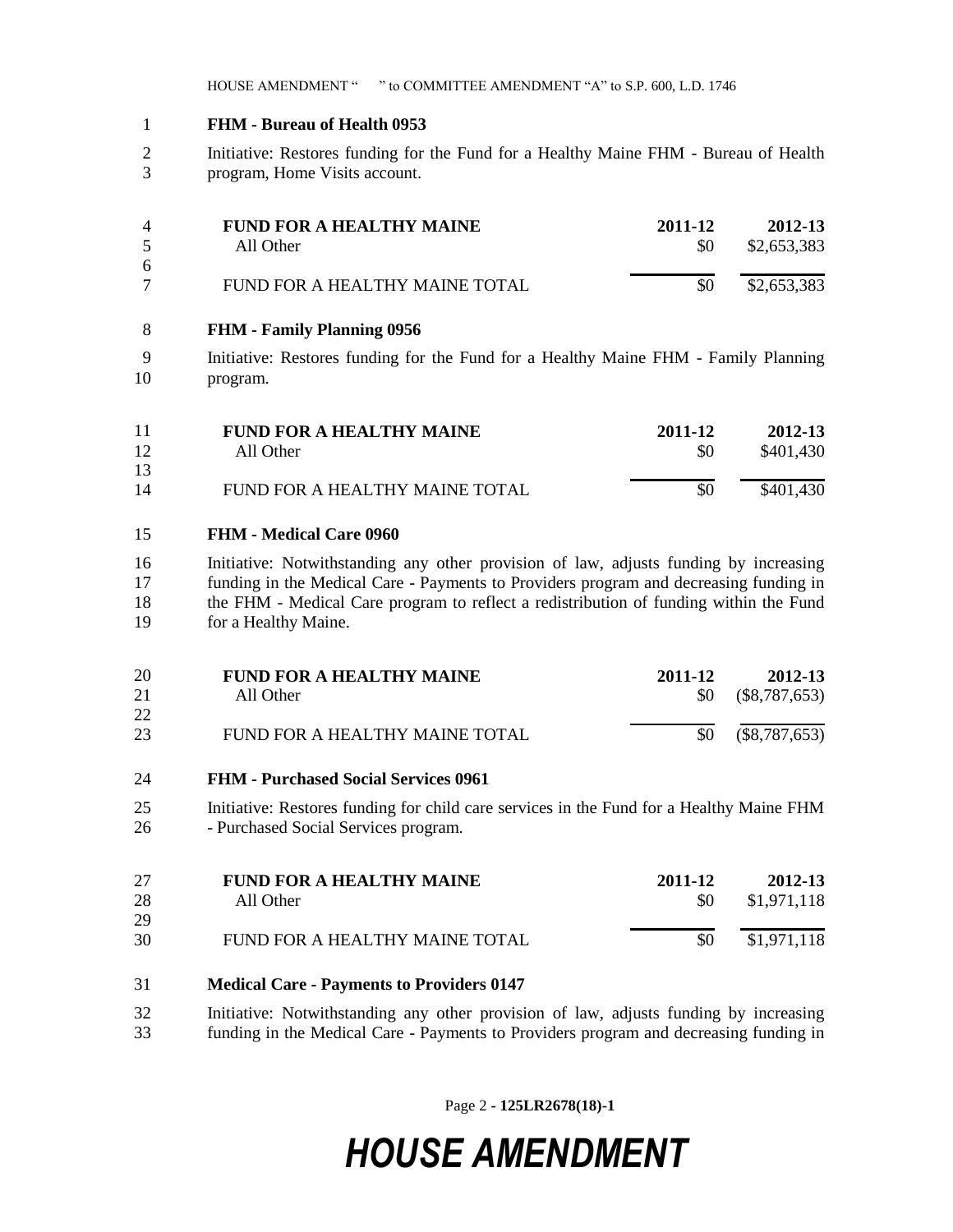HOUSE AMENDMENT " " to COMMITTEE AMENDMENT "A" to S.P. 600, L.D. 1746

 the FHM - Medical Care program to reflect a redistribution of funding within the Fund for a Healthy Maine.

| 3<br>4   | <b>GENERAL FUND</b><br>All Other                         | 2011-12<br>\$0 | 2012-13<br>\$8,787,653 |
|----------|----------------------------------------------------------|----------------|------------------------|
| 6        | <b>GENERAL FUND TOTAL</b>                                | \$0            | \$8,787,653            |
|          | <b>HEALTH AND HUMAN SERVICES,</b>                        |                |                        |
| 8<br>9   | DEPARTMENT OF (FORMERLY DHS)<br><b>DEPARTMENT TOTALS</b> | 2011-12        | 2012-13                |
| 10<br>11 | <b>GENERAL FUND</b>                                      | \$0            | \$8,787,653            |
| 12<br>13 | <b>FUND FOR A HEALTHY MAINE</b>                          | \$0            | $(\$696,777)$          |
| 14       | DEPARTMENT TOTAL - ALL FUNDS                             | \$0            | \$8,090,876            |

- **PART JJ**
- **Sec. JJ-1. 36 MRSA §5117** is enacted to read:

#### **§5117. Tax equalization**

 For tax years beginning on or after January 1, 2012, a tax equalization payment is imposed on every resident individual who is determined, solely on the basis of expanded income and with respect to the most recent tax incidence analysis report filed with the Legislature under section 200, to fall within the top 1% of Maine resident individual taxpayers.

- **1. Definitions.** As used in this section, unless the context otherwise indicates, the 24 following terms have the following meanings.
- A. "Expanded income" means the income of the taxpayer determined pursuant to section 6201, subsection 9.
- B. "State and local tax burden" means the average effective tax rate of all state and local taxes paid by all individual taxpayers in a class of taxpayers.
- C. "Tax equalization gap" means the difference between the state and local tax burden for the top 1% of taxpayers and the state and local tax burden for the bottom 99% of taxpayers based on expanded income as identified in the most recent tax incidence analysis report filed with the Legislature under section 200.
- **2. Partial tax equalization rate.** By September 15, 2012 and annually thereafter, the State Tax Assessor shall calculate the tax equalization gap. The partial tax equalization rate is the lesser of the tax equalization gap and the rate specified in this subsection and may not be less than zero. The partial tax equalization rate specified in this subsection applies to the tax years that begin during the calendar year during which

Page 3 **- 125LR2678(18)-1**